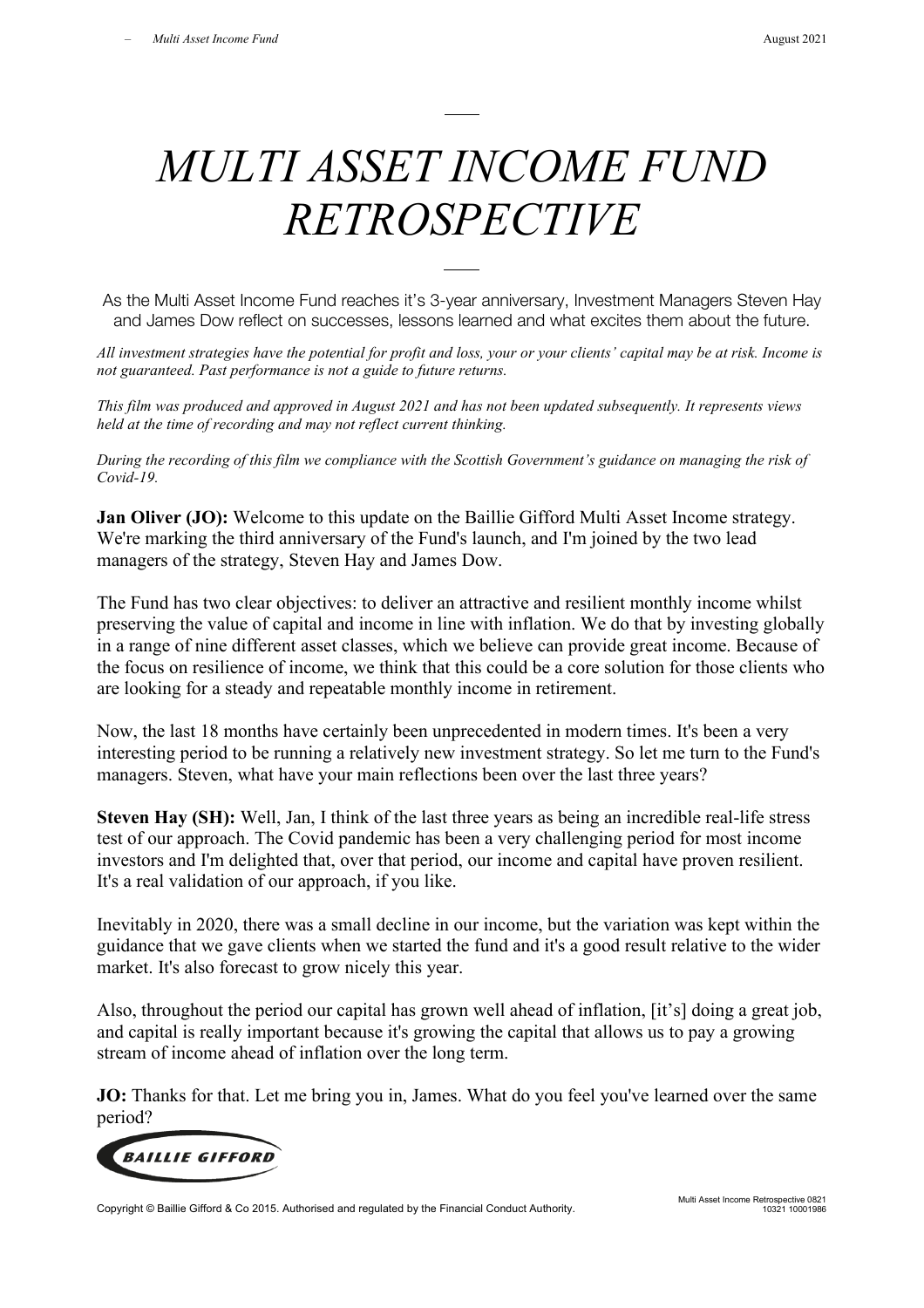**James Dow (JD):** Well, I think the main lesson that we've learned is the value of careful bottom up stock and bond selection. Diversification is helpful to investors, but only up to a point.

And what we've been reminded of through the Covid-19 pandemic is that in periods of extreme economic stress, lots of correlations come together at the same time, investments come under pressure at the same time.

So what's vitally important is to make sure that, as a manager, you've picked those individually strong companies and borrowers who can get through such tough times well. And that is what we've seen across the fund.

We've not been perfect through Covid-19. We have, for example, had a few property investments where the dividends haven't proven as resilient as we had hoped. But by and large, we have seen that resilience shine through.

Our infrastructure investments for example, we have not had a single dividend cut. Across our equities, very few dividend cuts. Not a single default in our corporate and sovereign bonds.

That bottom up resilience is ultimately what has underpinned the resilience of the income from the portfolio. It also plays to our strengths at Baillie Gifford being bottom up stock pickers. So the lesson that we'll take forward from that is to keep focusing on that strength. Keep focusing on stock selection and bottom up resilience.

**JO:** Thanks a lot for that summary of what has happened. But let's look to the future. What sort of challenges are you anticipating?

**JD:** Well, our priority always is to deliver on our long-term objectives. And as you know, one of our core objectives is to make sure that the Fund's income and capital grow in line with inflation. The challenge there potentially is that we could be entering a period where inflation accelerates for an extended period of time.

Now, we have several tools at our disposal to cope with that, with stocks, with asset allocation. And recently we've been allocating more to real asset classes: equities, infrastructure, property. We've recently made more additions to commodity related companies, for example, which all should position the fund well for a period of rising inflation.

But that's the challenge. We do think we have the right portfolio for it, but it's certainly something that we need to keep monitoring in the months ahead.

**JO:** Thanks for that. Back to you, Steven. What do you feel most excited about when it comes to managing the strategy?

**SH:** Well, I'm really pleased that the world is now taking seriously climate risks, and from a portfolio perspective that presents an opportunity in infrastructure. So we expect sustained investment in the essential infrastructure that we need to support this green energy revolution.



Copyright © Baillie Gifford & Co 2015. Authorised and regulated by the Financial Conduct Authority.